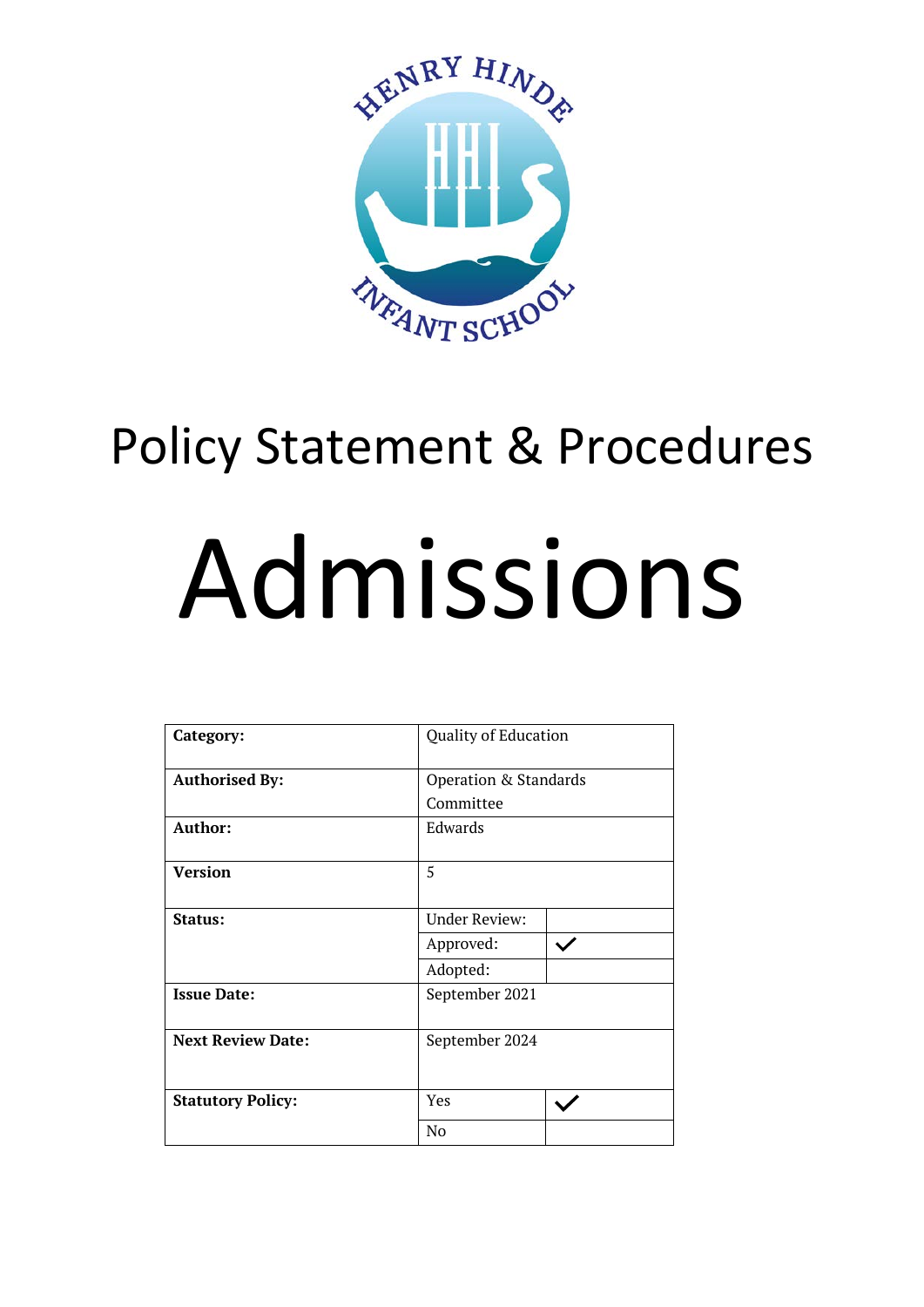

# **Admissions Policy Statement & Procedures**

# **Scope**

This document is applicable to the following:

| Parent/s & Carers  | Staff     | Community           |
|--------------------|-----------|---------------------|
| Children           | Governors | Volunteers/Visitors |
| <b>Contractors</b> |           |                     |

# **Policy Statement**

The school will:

- Manage pupil admissions in accordance with guidance from relevant legislation including the *School Admissions Code (2021); School Standard and Framework Act (1998) and Section 22 of the Children Act*  1989; and any subsequent Act/s and/or national/regional guidance;
- Never use or apply a selective admission criteria based on a child's individual abilities (e.g. academic, sport, art, etc.);
- Seek to be as inclusive as possible, including when admitting pupils and will not discriminate against any protected characteristics;
- Only place an admission requirement based on number;
- Use Warwickshire County Council as its nominated service provider for school admissions and will adhere to and uphold their admissions policy requirements.

*Please note that admission to Henry Hinde Infant School does not guarantee admission into Henry Hinde Junior School, who set their own admissions policy. For further information, please contact Henry Hinde Junior School directly.*

# **Related Documents**

This policy and procedures should be considered in relation to the guidance listed above and:

- Warwickshire County Council Admission Arrangements and Coordinated Admissions Scheme;
- Equality Policy Statement and Procedures.

# **Procedures**

# **Admission of Pupils**

Henry Hinde Infant School is co-educational with an age range from  $4 - 7$ .

Children will usually be admitted before statutory school age, at the beginning of the academic year in which they reach five years of age without reference to ability or aptitude. However, in exceptional circumstances, parents can request that the date their child is admitted is deferred until later in the academic year or that their child takes up the place part-time. Any such request will be considered on a case-by-case basis by the Board of Governors and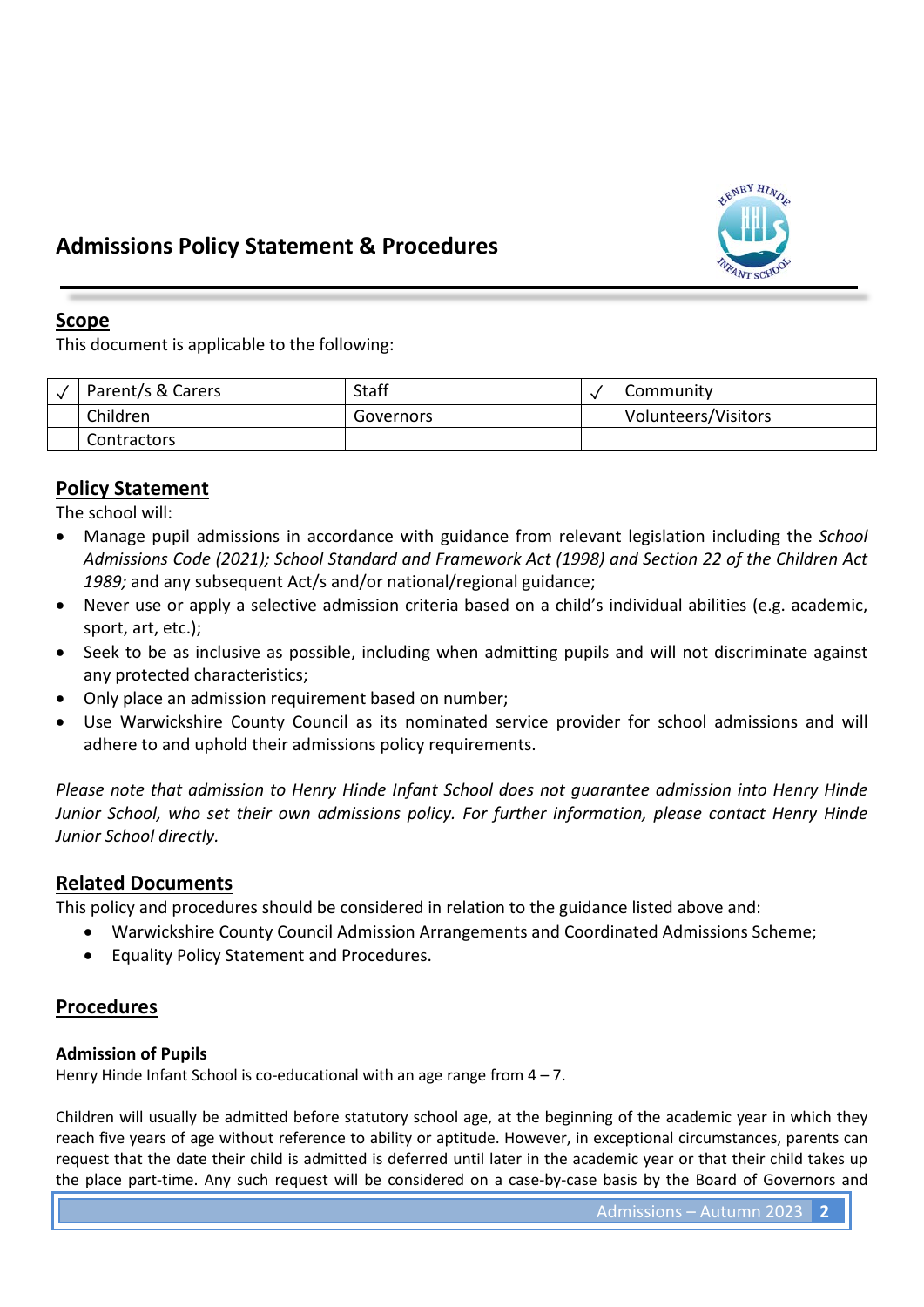Warwickshire Admissions Service.

The compulsory age for a child to start full time education is at the beginning of the school term after the child's fifth birthday. In a very few rare cases where it might not be appropriate for the child to be in their age appropriate year group, there is a detailed process to consider the child's physical, emotional and social maturity before any decisions are made.

### **Planned Admission Number (PAN)**

The planned admission number, which represents the number of pupils the school will admit if sufficient applications for places are received, is 60 per year group. Admission above this number would breach the infant class size limit restricted to 30 pupils per teacher. Additional children may be admitted under very limited exceptional circumstances as set out in the School Admissions Code. When admitted, these children will remain an 'excepted pupil' for the time that are in an infant class or until the class numbers fall back to the current infant class size limit. The 'excepted' children are:

- Children with Statements of Special Educational Needs/Education, Health and Care Plan admitted outside the normal admissions round;
- Looked after children and previously looked after children admitted outside the normal admission round;
- Children admitted, after initial allocation of places, because of a procedural error made by the admission authority in the original application process;
- Children admitted after an independent appeals panel upholds an appeal;
- Children who move into the area outside the normal admission round for whom there is not other available school with reasonable distance;
- Children of UK service personnel admitted outside the normal admission round;
- Twins and children from multiple births when one of the siblings is the 30<sup>th</sup> child admitted;
- Children with SEND who are normally taught in an SEND unit attached to the school, or registered at a special school, who attend some infant classes within the mainstream school.

*\*Please note that the 2012 School Admissions Code allows the school to set a higher admission number than that indicated by the capacity assessment (55).*

### **Henry Hinde Infant School Priority Area**

Henry Hinde Infant School is part of a single super priority area that combines the priority areas of all primary aged schools in Bilton, namely Bawnmore Infant School, Bilton Infant School, Bilton Junior School, Cawston Grange Primary School, Henry Hinde Infant School and Henry Hinde Junior School. This priority area extends as follows:

The area is bounded by and includes the Western Relief Road south of the Sow Brook, along the eastern extent of the Dunchurch Parish boundary, bounded in the south by a line drawn to the south of the Cawston Farm (house) and Cawston House but excluding Fox Covert, to Alwyn Road. Northampton Lane, Dunchurch Road (even numbers) to its junction with Overslade Lane. Overslade Lane, Lytham Road (west side), May Lane, Gilbert Avenue and Addison Road, to Sow Brook along to Western Relief Road. Incorporates the Cawston Grange Estate, Cawston village, the Admirals, Brookfield and Beechcroft Estates. The parish of Dunchurch excluding the northern area from a line meeting the boundary of Long Lawford Parish (excluded) to include the Penthouse and to exclude the reservoir, crossing Coventry Road (A4071) at the narrow railway bridge and follows a line east to exclude Brickyard Spinney and Cawston Farm, including Fox Covert and following the water course to cross Cawston Lane (included south of that point) and to exclude Cawston House running east to rejoin the boundary of the Dunchurch Parish excluding Little Scotland Farm.

### **Timetable**

The timetable for admission to Reception is set by Warwickshire County Council. The process starts over a year in advance of school entry, with parents registering their interest with the school or the County Council. Application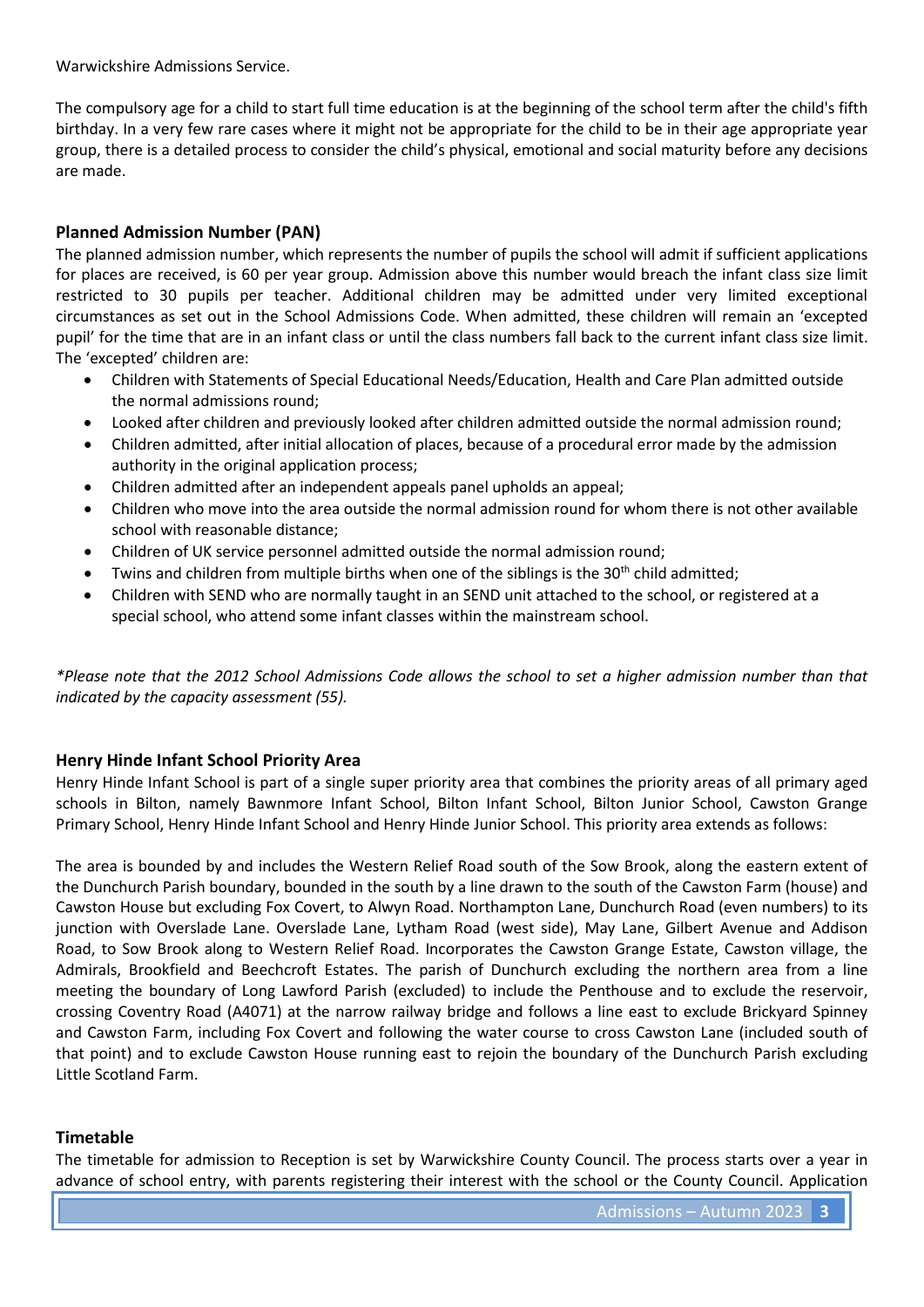forms will be sent by the County Council. The initial closing date for applications is usually in mid-January, with late applications being considered after those received on time.

Offers of admission for Reception classes will be made on a date set by Warwickshire County Council. The Board of Governors will determine their decision based solely upon the admissions criteria and parents or guardians will be notified in writing by Warwickshire County Council as to whether their application has been successful or not. Parents or guardians who are offered a place for their child are given two weeks to respond then a further letter is sent giving a final date at which the offer will be withdrawn.

If the school is oversubscribed for entry to the Reception year, Warwickshire County Council will automatically add the names of the children refused places to the waiting list (provided no higher preference has been offered). Any vacancies, which occur in this year group, will be reoffered to children on the waiting list using the school's admission criteria. Parents should be aware that a child's position in the list can alter as children with higher priorities are added or withdrawn. This waiting list, held by Warwickshire County Council, terminates at the end of the Autumn term.

### **Casual or In Year Applications**

Applications made later than admission should be made directly to Warwickshire County Council.

### **Over Subscription Criteria**

Where applications for admission exceed the number of places available, the following criteria will be applied, in the order set out below, to decide which children to admit. Late applications will be considered after those received on time.

*Note: The Board of Governors recognise their duty to admit a child with an Education, Health and Care Plan that names the school, if the school can reasonably meet the needs stated in such a plan. This may reduce the number of places available for other applicants.*

- 1. Children in the care of, or provided with accommodation by, a Local Authority and children who were looked after, but ceased to be so because they were adopted (or become subject to a residence order or special guardianship order);
- 2. Children living in the priority area who have a sibling at the school at the time of admission;
- 3. Children living in the priority area who have a sibling at Henry Hinde Junior School at the time of admission;
- 4. Other children living in the priority area;
- 5. Children living outside the priority area who have a sibling at the school at the time of admission;
- 6. Children living outside the priority area who have a sibling at Henry Hinde Junior School at the time of admission;
- 7. Other children living outside the priority area.

Within each criterion priority is given in order of distance between the child's home and school (shortest distance = highest priority).

Distance will be calculated by the straight line measurement from the applicant's home address (as set by Ordnance Survey) to the centre point ('centroid') of the preferred school. (All measurements are subject to prepositional accuracy changes). This applies equally to those living inside and outside the County boundary.

### **Waiting Lists**

The school maintains a waiting list of children who have applied for a place at the school, but have been unsuccessful based on the school's oversubscription criteria. This list is maintained until the 31<sup>st</sup> December each year. If parent/s wish a child's name to remain on the waiting list, they must contact Warwickshire Admissions before or shortly after this date.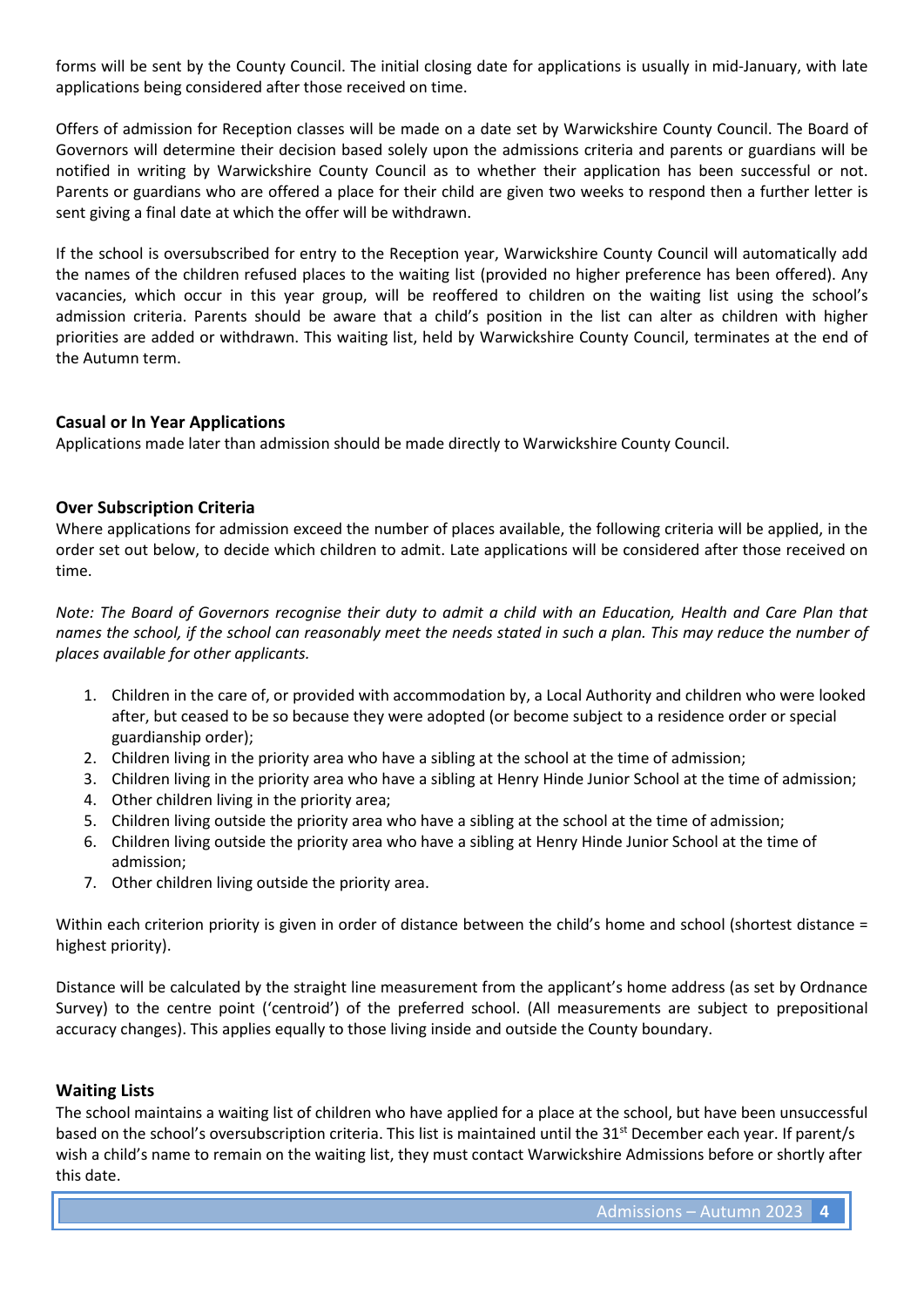### **Reception Entry**

Children will be offered a place at our school for the September following their fourth birthday. Where the school has offered a child a place at school:

- The child is entitled to a full-time place in the September following their fourth birthday;
- The child's parents can defer the date their child is admitted to the school until later in the school year but not beyond the point at which they reach compulsory school age and not beyond the beginning of the final term of the school year for which it was made; and
- Where the parents wish, children may attend part-time until later in the school year but not beyond the point at which they reach compulsory school age.

All of the above must be discussed with Warwickshire Admissions and the Head Teacher prior to any school place application being made.

### **Education out of Year Group**

Parent/s who wish for their summer born child to attend Reception in September following their fifth birthday, rather than Year 1, must contact Warwickshire Admissions to discuss this in the autumn term prior to their child's fourth birthday.

### **Additional Information**

The definition of a child's home address is where a child normally resides/sleeps when he/she attends school. Addresses of relatives or child minders are excluded. Where a school place is allocated on the basis of an address which is subsequently found to be different from the child's home address that place is likely to be withdrawn.

An offer of a place will take account of a future move involving the child's address, only if the parent provides independent evidence of the move (e.g. tenancy agreement terminating beyond the start of the autumn term or exchange of contracts). This must be confirmed before a date set by Warwickshire County Council.

Where a child lives with two separate parents in separate addresses the qualifying address will be that where the child spends (i.e. sleeps) the majority of the school week. If the child spends exactly equal amounts of time in the two addresses the parents themselves will need to nominate which address they wish to be the child's main address for school admission purposes.

Sibling refers to a brother or sister, a half brother or sister, an adopted brother or sister, a stepbrother or stepsister, living at the same address as the child applying for the place. A sibling connection may not be accepted if the original place was obtained by using fraudulent or false information.

If the final place in a year group is offered to one of twins (or other multiple birth), then the other twin (sibling from multiple birth) may be admitted as an exception to the limit on infant class sizes.

### **Appeals**

Should an application for entry be unsuccessful, parents have the right of appeal to an independent panel (see Warwickshire County Council website for more information).

### **Fair Access Protocol**

The school has adopted Warwickshire County Council's policy concerning looked after children and the County's In-Year Fair Access Protocol (IYFAP). Please contact Warwickshire County Council for information.